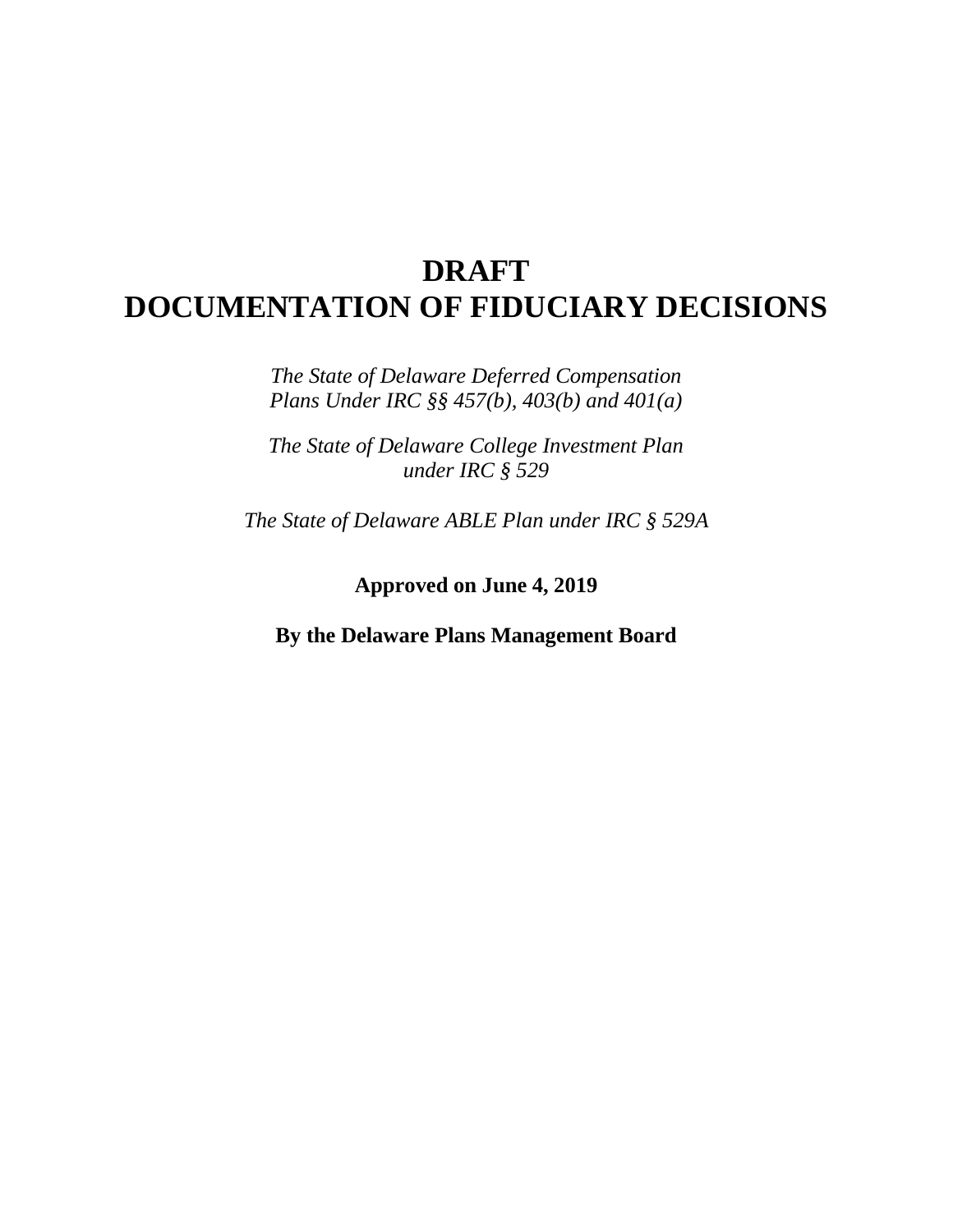#### **I. The Plans Management Board and its Committees**

The Plans Management Board (the "**Board**") oversees and administers the State's deferred compensation program authorized under chapter 60A of title 29 of the Delaware Code (the "**DC Program**"). *See* 29 *Del. C.* § 2722. The DC Program encompasses three distinct deferred compensation plans authorized under the Internal Revenue Code ("**IRC**"): (a) the State's deferred compensation plan under IRC § 457(b); (b) the State's tax-sheltered annuity plan for certain education employees under IRC § 403(b); and (c) the State's employer match plan under IRC § 401(a). The Board also oversees and administers the State's college investment plan under IRC  $\S$ 529, authorized by subchapter XII, chapter 34 of title 14 of the Delaware Code, and the State's "Achieving a Better Life Experience Program," authorized by chapter 96A of title 16 of the Delaware Code (collectively, the "**Plans**").

Pursuant to Resolution No. 2018-1 (the "**Resolution**"), the Board created standing investment and audit and governance committees (the "**Committees**") and vested them with authority to review and make recommendations to the Board with respect to certain matters.

#### **II. The Office of the State Treasurer**

The Office of the State Treasurer ("**OST**") provides administrative support to the Board and its Committees. OST is responsible for preparing and posting Board and Committee meeting agendas in accordance with the Delaware Freedom of Information Act, 29 *Del. C.* §§ 10001-10007 ("**FOIA**"), preparing draft minutes of all Board and Committee meetings, and preserving all Board and Committee records as required by the Delaware Public Records Law, 29 *Del. C.* §§ 501-526 (the "**DPRL**").

#### **III. Statement of Purpose and Scope**

Board and Committee members are fiduciaries with responsibility for overseeing the administration of the Plans and making decisions on investment options, Plan budgets, the selection of Plan recordkeepers, investment advisors and other service providers, and other matters involving the exercise of discretion or control over the Plans or their assets ("**Fiduciary Matter**"). This policy (the "**Policy**") governs the documentation of discussions and votes on Fiduciary Matters.

#### **IV. Documentation of Fiduciary Decisions**

All Board and Committee discussions and decisions relating to Fiduciary Matters shall be memorialized and preserved in accordance with this Policy.

#### **V. OST Duties**

OST shall:

Ensure that any proposed Board or Committee discussion or vote on a